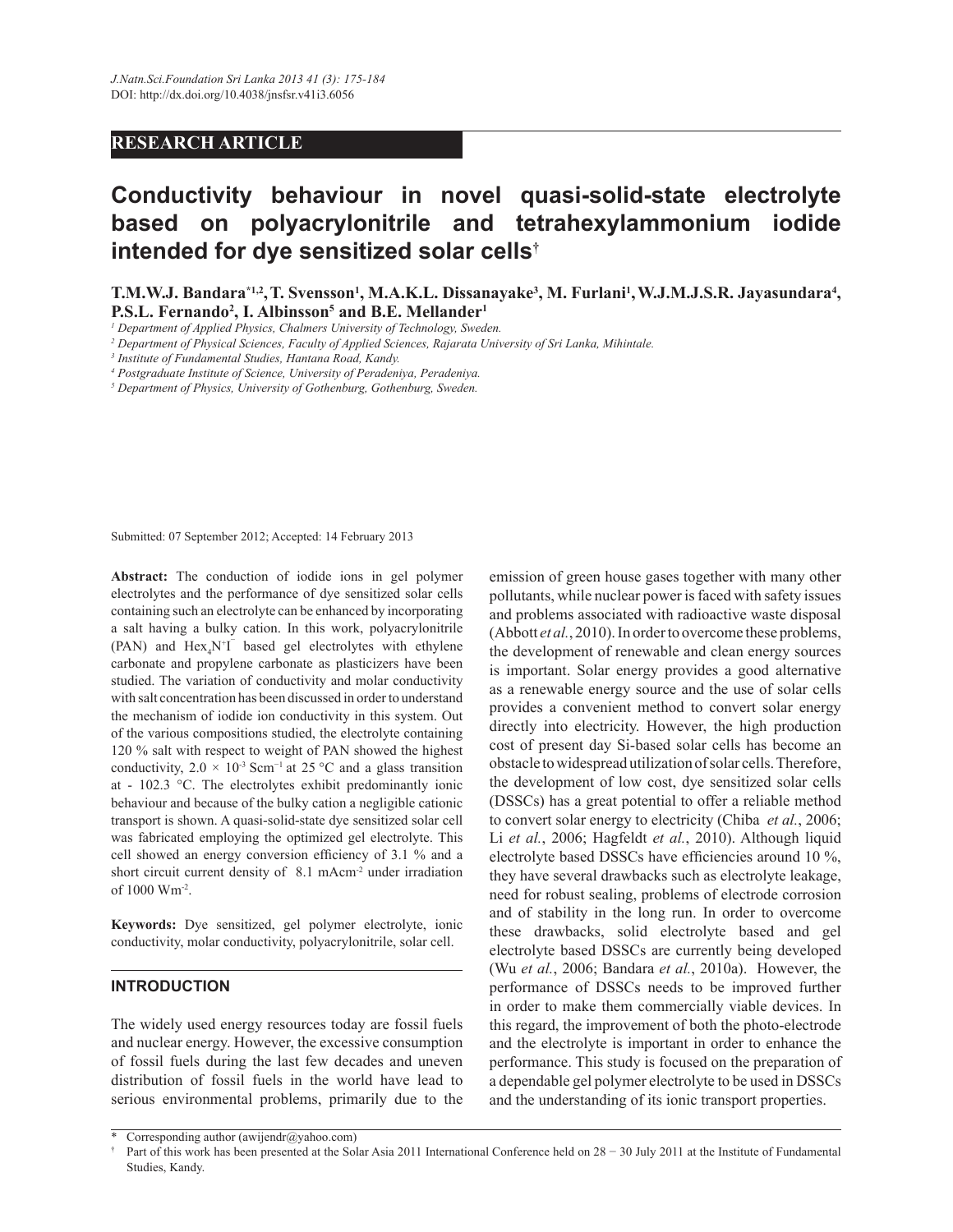Although synthetic polymers have been used as structural materials and electric insulators for a long time, it is only during the past few decades that they have emerged as ionically conducting materials (Wright, 1975; Armand *et al.*, 1979). Due to numerous advantages inherent in synthetic polymers, lithium ion conducting polymers are being developed as electrolyte membranes in lithium rechargeable-batteries and iodide ion conducting polymers are being developed as electrolytes for dye sensitized photo-electrochemical (PEC) solar cells. Out of these polymer electrolytes, solid polymer electrolytes such as those based on polyethylene oxide (PEO) complexed with suitable ionic salts still have low ionic conductivities and therefore, need to be further optimized in order to obtain electrolytes with reasonably high ionic conductivity to be used in lithium batteries or PEC solar cells. However, quasi solid or gel electrolytes, formed by incorporating the host polymer, the ionic salt and plasticizers such as ethylene carbonate (EC) and propylene carbonate (PC) offer a compromise between a solid electrolyte and a gel electrolyte. These gel electrolytes possess ionic conductivities close to their liquid counterparts and superior mechanical properties compared to liquid electrolytes.

 Various host polymers and plasticizers have been incorporated with different iodide salts in order to develop gel polymer electrolytes intended for PEC solar cells (Ileperuma *et al.*, 2004; Ileperuma *et al.*, 2008; Bandara *et al.*, 2010a, c). The reports on incorporation of different alkaline metal iodides (MI) ( $M = Li$ , Na, K, Cs) in PAN based (Tennakone *et al.*, 1999) and polyethylene oxide (PEO) based (Shen *et al.*, 2008) polymer electrolytes for PEC solar cells are of interest since the effect of changing the size of the cation on the performance of the electrolyte and solar cells have been studied. The study on electrolytes containing PAN have shown that the short circuit photocurrent density  $(J_{\rm sc})$ enhances with the increasing size of the cation  $(M<sup>+</sup>)$ for Li, Na, K and Cs. This can be understood because the  $J_{\rm sc}$  depends on the mobility of iodide ions, which is enhanced when the cation size is large (Tennakone *et al.*, 1999). From these studies it is clear that the conductivity of iodide ion conducting gel polymer electrolytes and the performance of DSSCs containing such electrolytes can be enhanced by incorporating a salt containing a bulky cation compared to the iodide ion. Hence, for this purpose quaternary-ammonium iodides are appropriate candidate materials.

The iodide ion  $(I<sup>T</sup>)$  conductivity contribution to the overall ionic conductivity of the electrolyte in a DSSC is a major factor, which determines the  $J_{\rm sc}$  and the efficiency of the solar cell. This is because the iodide

ion, while participating in the redox reaction also shuttles between the photo-electrode and the counter electrode. Quarternary ammonium salts such as Pr<sub>a</sub>NI, Bu<sub>a</sub>NI and  $Hex<sub>A</sub>NI$  are therefore used as ionic salts in DSSC electrolytes.

 Polyacrylonitrile (PAN) based gel polymer electrolytes have been reported to have reasonably good ionic conductivities and they have been used in quasi solid-state PEC solar cells (Ileperuma *et al.*, 2004; Ileperuma *et al.*, 2008; Bandara *et al.*, 2010a). In PAN based gel electrolytes, it is generally believed that the electrolytic solution formed by dissolving the ionic salt in EC/PC is 'trapped' in cages formed by the PAN polymer matrix yielding higher ionic conducti vities. Tetrapropylammonium iodide  $(\Pr_4 N^+ \Gamma)$  has been used with PEO and PAN host polymers and reasonably good cell performance has been reported, reaching about 3 % overall cell efficiency for the latter system (Dissanayake *et al.*, 2002; Ileperuma *et al.*, 2004) DSSCs containing an electrolyte composed of PAN and tetrabutylammoniumiodide  $(Bu_4N^{\dagger}I)$  salt has also been reported to show very good cell performance (Ileperuma *et al.*, 2008; Ileperuma *et al.*, 2011). However, it appears that there is a lack of reports in the literature on systematic studies on understanding the anion transport behaviour in these polymer electrolytes. In comparison, a large number of studies have been reported on cation transport behaviour in polymer electrolytes intended for use in lithium batteries, electro-chromic devices and other devices (Stephan, 2006).

Ionic radii of  $Pr_4N^+$  and  $Bu_4N^+$  ions are 4.6 and 5.0 Å respectively, which are significantly larger than those of the alkali-metal ions (Gill, 1979; Shimizu *et al.*, 1999). When the size of the cation increases, it enhances the salt dissociation and the anion transference number leading to high anionic conductivity, which is important for the performance of DSSCs (Ileperuma *et al.*, 2004; Bandara *et al.*, 2010a, b). The radius of the tetrahexylammonium (Hex<sub>4</sub>N<sup>+</sup>) ion is larger than that of  $Pr_4N^+$  and  $Bu_4N^+$  ions, besides  $\text{Hex}_4\text{N}^+$  ions form an ionic liquid structure with the association of iodide ion owing to its large size. To date there are no reports on PAN based gel electrolytes using  $Hex_4N^+I^-$  salt. In this study, quasi solid-state (gel) polymer electrolytes were prepared using PAN as the host polymer and  $Hex<sub>4</sub>N<sup>+</sup>T$  as the ionic salt and ethylene carbonate (EC) and propylene carbonate (PC) as plasticizers. Besides the optimization of ionic conductivity in the electrolyte by systematically varying the salt concentration, the samples were characterized by using thermal and DC polarization measurements. The concentration dependence of conductivity as well as molar conductivity has been discussed in detail and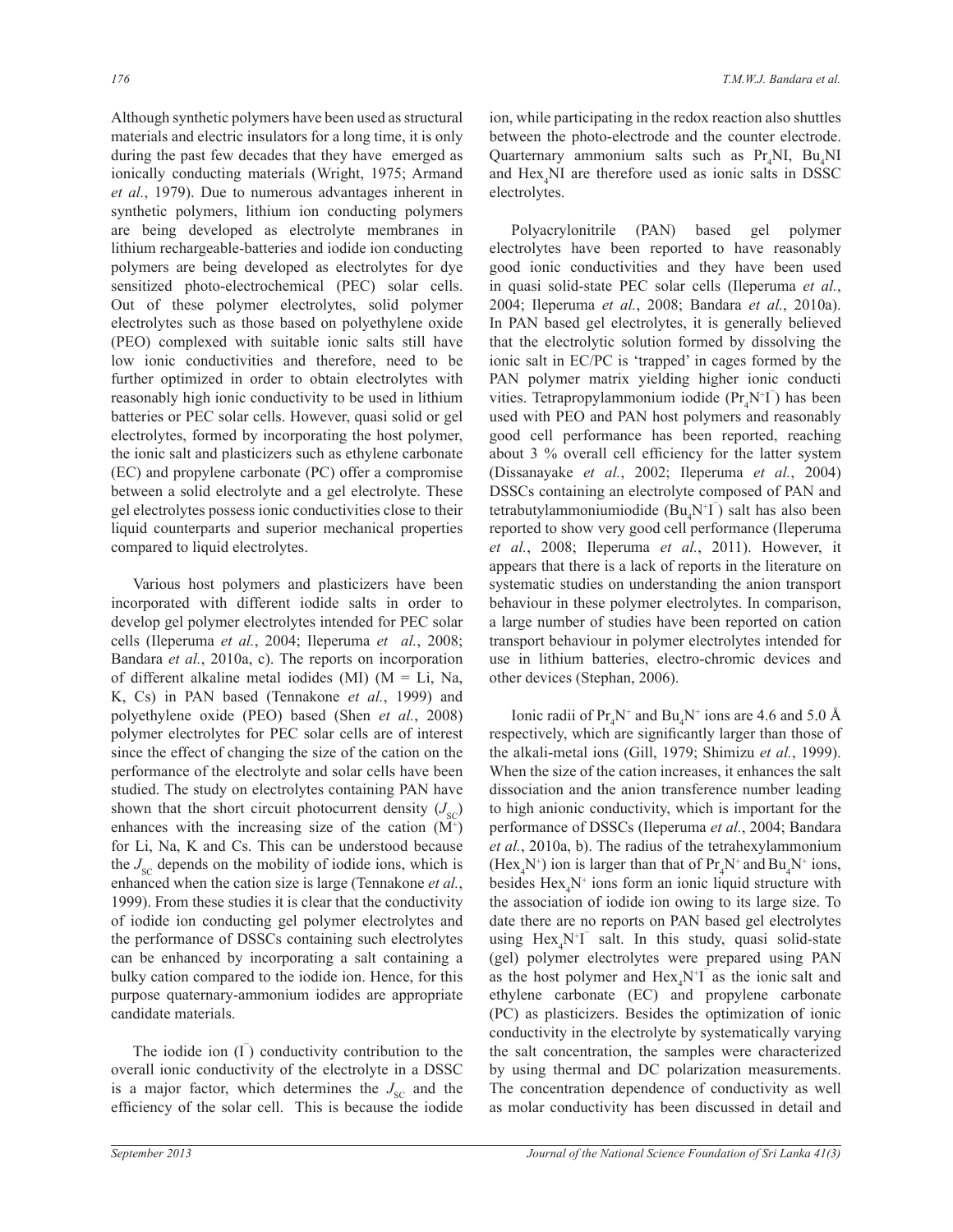a possible mechanism was suggested. Finally, a quasisolid-state solar cell was fabricated using the optimized electrolyte and the cells were characterized using current voltage curves.

#### **METHODS AND MATERIALS**

PAN,  $Hex_4N^+I$ , iodine, EC and PC all with purity greater than 98 %, purchased from Aldrich were used as starting materials. PAN and  $\text{Hex}_4\text{N}^+\text{I}^-$  were vacuum dried for 24 h in a vacuum oven at 50 °C prior to use. For preparing the electrolyte samples, the weights of PAN (0.10 g), EC (0.40 g) and PC (0.40 g) were kept unchanged and the weight of  $\text{Hex}_4\text{N}^+ \text{I}$  was varied in order to determine the optimum composition giving the highest conductivity. The amount of iodine in the electrolyte was maintained so that the molar ratio  $Hex_4N^+I^-: I_2$  was 10 : 1. For the electrolyte sample preparation, the selected compositions of chemicals were heated to about 80 °C and stirred for a few minutes until a homogeneous, viscous solution was obtained. The resulting slurry was cast on to a glass plate and pressed by another glass plate in order to obtain a polymer electrolyte film for measurements. The complex impedance measurements were performed using a HP 4292A RF impedance analyzer in the frequency range 10 Hz – 10 MHz and temperature range of 20 − 80 °C. Disc shaped electrolyte films of diameter  $\sim$  10.5 mm and thickness  $\sim 0.5$  mm, sandwiched between two polished stainless steel blocking electrodes were used for impedance measurements.

 DC polarization tests were carried out at room temperature by sandwiching a disc shaped electrolyte sample between two stainless steel blocking electrodes and alternatively between two iodine non blocking electrodes. The thermal properties of the samples were analyzed using a Mettler Toledo DSC 30 differential scanning calorimeter between - 140 °C and 100 °C in consequent heating and cooling cycles with a rate of 10 °Cmin-1 .

A TiO<sub>2</sub> nano-porous layer was coated on FTO (Solaronix SA) glass having a sheet resistance of 7 ohm/square using Degussa P25 powder. For this layer preparation,  $0.5$  g of Degussa P25 powder  $(TiO<sub>2</sub>)$  was ground well for  $\sim$  30 min with  $\sim$  2 mL of HNO<sub>3</sub> (pH = 1) in an agate mortar. The resulting colloidal suspension was diluted with HNO<sub>3</sub> (pH = 1) to get a 5 % ( $w/w$ ) solution. It was subsequently stirred overnight at 60 *°*C and a 25 %  $(w/w)$  mixture was obtained. To this  $\sim 0.1$  g of carbowax and a few drops of Triton X 100 (surfactant) were added and mixed well. This colloidal suspension was casted on FTO substrate using doctor blade method to obtain porous TiO<sub>2</sub> layers of about  $5 - 10 \mu$ m thickness after

sintering at 450 °C for 30 min. The TiO<sub>2</sub> coated electrodes were immersed in an ethanolic solution of dye sensitizer ruthenium 535-bis TBA (Solaronix SA) while both were hot ( $\sim$  60 °C). After 24 h absorption, the electrodes were withdrawn from the dye solution and washed with acetone to remove unabsorbed dye and loosely bound TiO<sub>2</sub> particles from the dye-coated electrode.

 Quasi – solid-state PEC solar cells were fabricated by sandwiching polymer electrolyte films of thickness about 0.1 mm between the dye-coated  $TiO<sub>2</sub>$  electrode and a platinum coated glass electrode (mirror type) in the configuration glass/FTO/TiO<sub>2</sub>/dye/electrolyte/Pt/ glass. All the fabricated solar cells were characterized by measuring *I-V* curves using a computer controlled eDAQ Potentiostat and e-coder under  $\sim$  1000 Wm<sup>-2</sup> irradiation (1.5 AM) with a LOT-Oriel GmbH solar simulator.

#### **RESULTS AND DISCUSSION**

#### **Ionic conductivity**

The conductivity Arrhenius plots for PAN/EC/PC :  $Hex_4N^+I$  gel electrolyte samples for different PAN : Hex<sub>4</sub>N<sup>+</sup>I<sup> $= 100$ </sup> : *x* weight ratios up to  $x = 120$  % are shown in Figure 1. Out of these samples, the highest conductivity is shown for the electrolyte sample containing 120 wt %  $\text{Hex}_4\text{N}^+ \text{I}$  for all the measured temperatures. This corresponds to an electrolyte composition of PAN: EC:PC: Hex<sub>4</sub>N<sup>+</sup>I<sup> $= 1 : 4 : 4 : x/100$  by weight. The</sup> subsequent conductivity Arrhenius plots for salt mass fractions from  $120 - 200$  % are shown in Figure 2. All the samples shown in Figure 2, which represent high salt concentrations have reasonably good conductivities. However, 120 % and 140 % salt containing electrolytes seem to have slightly higher conductivities especially at low temperatures. The sample with 120 %  $\text{Hex}_4\text{N}^+$ has an ionic conductivity of  $2.0 \times 10^{-3}$  Scm<sup>-1</sup> at 25 °C and  $2.9 \times 10^{-3}$  Scm<sup>-1</sup> at 50 °C. The conductivity variation with inverse temperature shows more or less Arrhenius behaviour within the measured temperature range. Hence, the activation energy  $E_a$  could be calculated by fitting the data to the Arrhenius equation.

$$
\sigma T = B \exp\left(-\frac{E_a}{kT}\right) \tag{1}
$$

temperature. The fitted curves to the Arrhenius equation where,  $B$  is the pre-exponential factor,  $E_a$  the activation energy, *k* the Boltzmann constant, and *T* the absolute are also shown in Figure 1 for samples containing less than 120 %  $\text{Hex}_4\text{N}^{\dagger}I$ .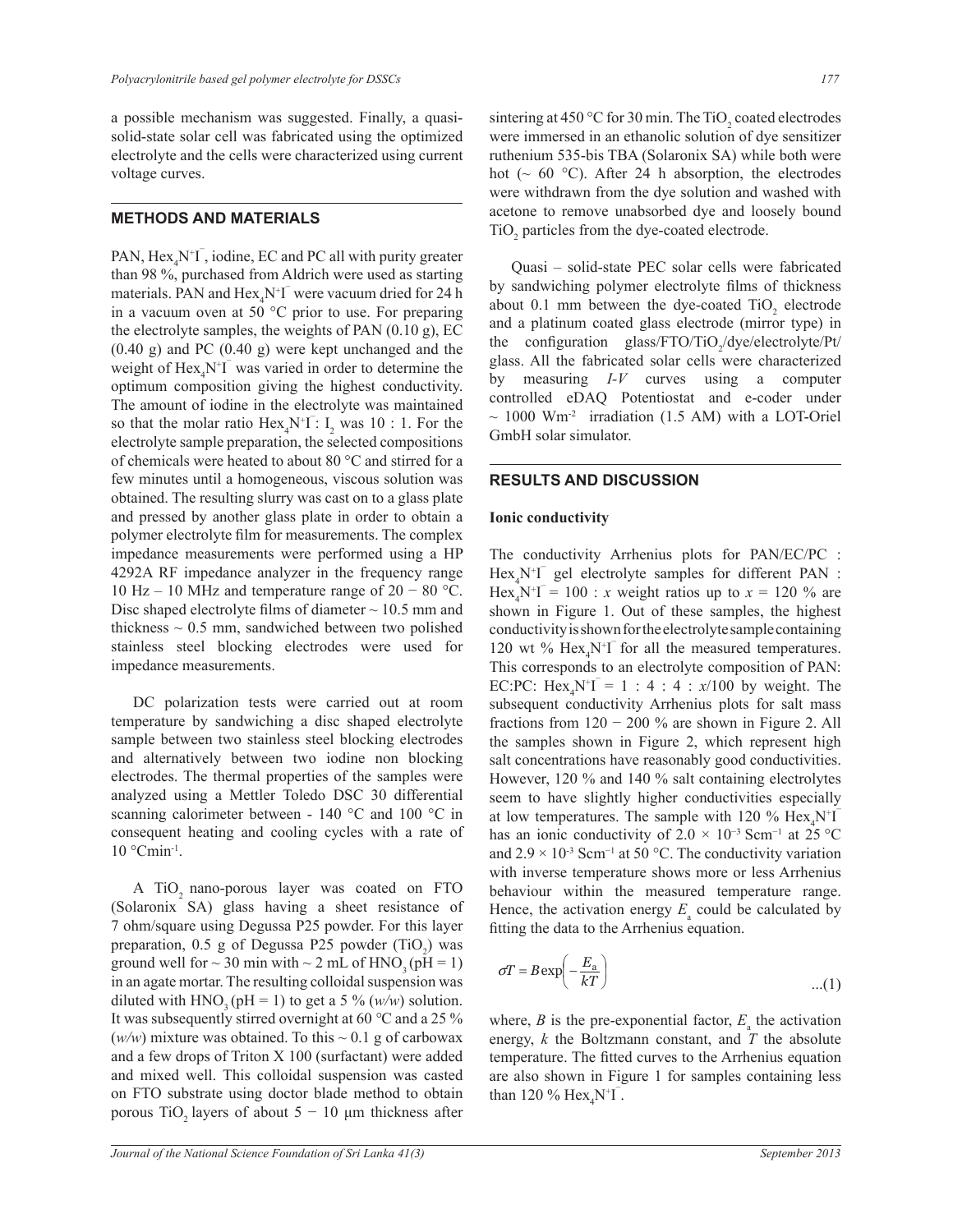

Temperature / °C 70 60  $40$ 30 50  $1.5$  $\cdots$  o  $\cdots$  x = 120%  $\cdots$   $\odot \cdots$  x = 140%  $\cdots \triangle \cdots x = 160\%$  $\cdots \triangledown \cdots x = 180\%$  $\cdots$   $x = 200\%$  $\sigma T$  / S K cm<sup>-1</sup>  $0.5$  $2.9$  $3.0$  $3.2$  $3.1$  $3.3$  $3.4$ 1000/T/K

**Figure 1:** *σT vs* 1000/*T* for PAN/EC/PC electrolytes containing *x* wt % of  $\text{Hex}_4\text{N}^+ \text{I}^-$  with respect to PAN mass fraction. Fitted lines to the Arrhenius equation are also shown.



**Figure 3:** Conductivity as a function of  $\text{Hex}_4\text{N}^+ \text{T}$  mass fraction (*x*) with respect to PAN in PAN/EC/PC :  $Hex_4N^{\dagger}I^{\dagger}$  electrolyte at different temperatures.

In Figure 2, the fitted curves for high salt compositions are not shown as they lie close to each other and cannot be distinguished clearly from one another. Instead, only dotted lines connecting experimental points are shown as guides to the eye. The calculated activation energies  $E$ <sub>a</sub> for all the samples shown in Table 1 are in the 0.15 − 0.18 eV range.

**Figure 2:**  $\sigma T$  *vs* 1000/*T* for PAN/EC/PC: Hex<sub>4</sub>N<sup>+</sup>I<sup>-</sup> electrolytes containing x wt % of  $\text{Hex}_4\text{N}^+ \text{I}^-$  with respect to weight of PAN. The dotted lines shown are guides to the eye. Fitted lines to the Arrhenius equation are not shown.

Figure 3 shows the variation of ionic conductivity as a function of the mass fraction of the salt (*x* %) with respect to PAN at temperatures 30, 40, 50, 60, and 70 °C. A conductivity increase is shown for the low salt composition more or less up to 120 % salt mass fraction. However, a steeper conductivity increase is shown for low salt compositions up to about the 60 % salt containing sample. This conductivity increase with added salt at low concentrations can be attributed essentially to an increase of the number of free ions due to ionic dissociation and to some extent from their mobility with the increasing amount of  $Hex_4N^+I$ . The less steep conductivity increase shown for salt mass fractions from  $60 - 120\%$ may be due to (a) the reduction of the number of free ions due to the formation of ion pairs and higher ionic aggregates; (b) the decrease in the ionic mobility caused by the increase in viscosity of the electrolyte medium. At 120 % salt composition, the electrolyte shows the highest conductivity for lower temperatures and this sample gave the minimum conductivity activation energy as shown in Table 1. Hence, at higher salt concentrations, further addition of salt will not result in a conductivity increase. Several processes appear to be responsible for this trend. The decrease in mobility caused by the viscosity increase would have contributed to this behaviour along with the formation of a large number of ion pairs and higher ionic aggregates, which does not contribute to a further conductivity increase. In this concentration region nondissociated salt in the electrolyte may also block or limit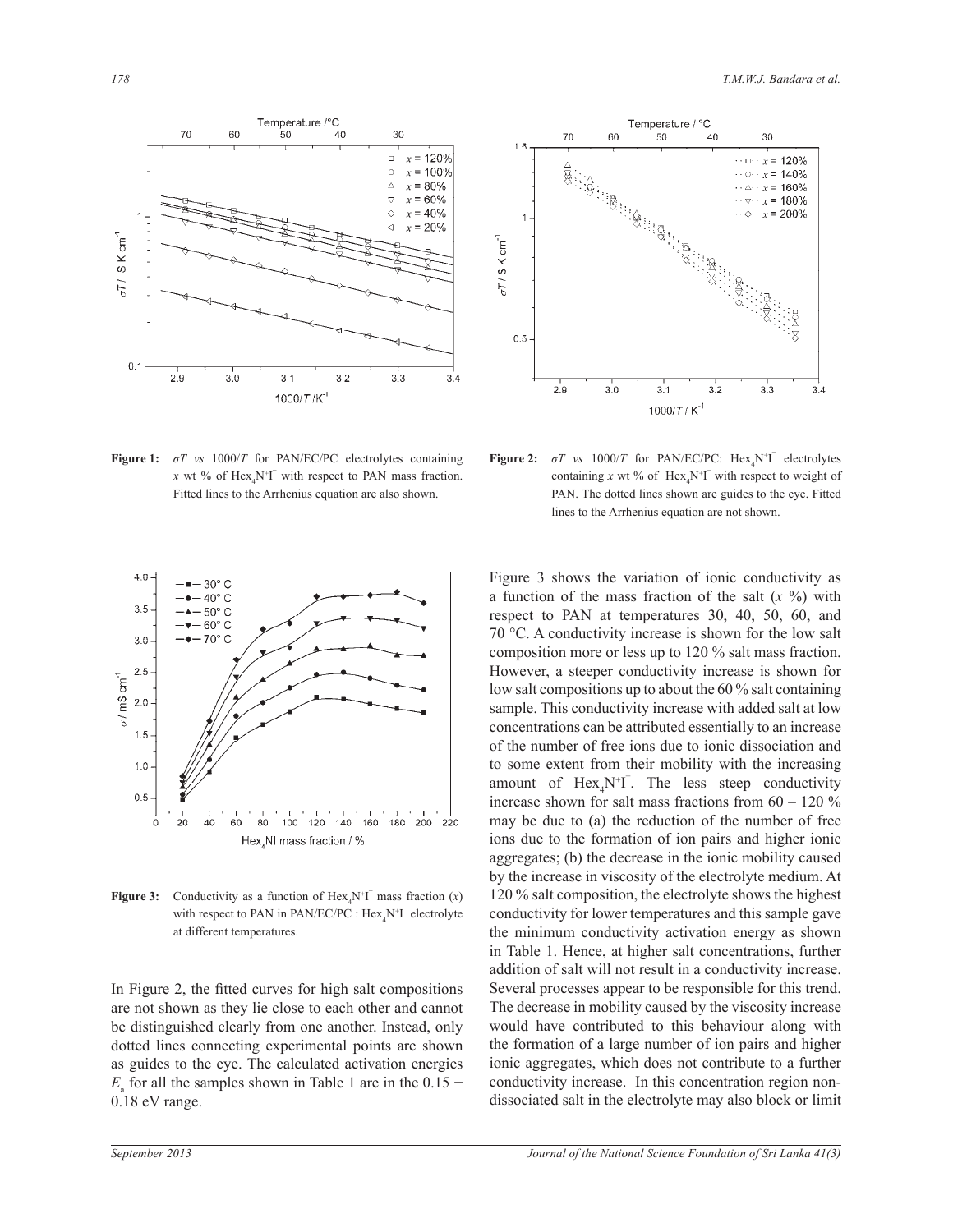|  |  | x wt % 20 40 60 80 100 120 140 160 180                                                                     |  |  | 200 |
|--|--|------------------------------------------------------------------------------------------------------------|--|--|-----|
|  |  | $E/eV$ 0.16 0.17 0.17 0.17 0.16 0.15 0.16 0.18 0.18 0.18                                                   |  |  |     |
|  |  | $T_{\circ}$ / °C - 101.68 - 101.75 - 101.77 - 101.90 - 101.94 - 102.30 - 102.19 - 102.04 - 101.95 - 101.90 |  |  |     |

**Table 1:** The activation energy-  $E_a$ , and the glass transition temperature-  $T_g$ , for electrolytes containing different mass fractions of, *x* wt %, of  $\text{Hex}_4\text{N}^+ \text{I}^-$ 

the ionic mobility. These competing effects become clearer when the equivalent conductivity (molar conductivity) vs square root of salt concentration is plotted as shown in Figure 4. A somewhat similar analysis has been provided for other polymer electrolyte systems (Albinsson *et al.*, 1993; Albinsson *et al.*, 1994).

 Figure 4 shows the graphs of equivalent conductivity (molar conductivity) vs square root of salt concentration for this gel electrolyte system. Interestingly, the equivalent conductivity shows a maximum at the 60 % salt composition, whereas the conductivity maximum in Figure 3 is seen at the 120 % salt composition. This clearly suggests that the ionic mobility starts to decrease from the 60 % salt composition.

 In order to explain the observed variation of molar conductivity vs square root of salt concentration  $(\sqrt{c})$ gel electrolytes are formed essentially by 'trapping' the high dielectric constant. While the high dielectric constant at low salt concentrations. In the present gel electrolyte, shown in Figure 4, we will resort to the fact that these EC/PC based electrolytic solution in the matrix formed by PAN. PC is a solvent with low molecular weight and favours salt dissociation, the low viscosity would lead to high ionic mobility in a pure PC based electrolytic solution the electrolytic solution is formed by dissolving the ionic salt  $\text{Hex}_4\text{N}^+ \text{I}^-$  in the co-solvent ethylene carbonate (EC) and propylene carbonate (PC). Based on the above reasoning, we would expect the conducting properties of the gel electrolyte system in the present study to be determined essentially by the properties of the electrolytic solution at all concentrations.

 As seen from Figure 4, at low salt concentrations up to about 60 wt % of  $\text{Hex}_4\text{N}^+$ , the molar conductivity shows only a very slight increase, although one expects this to remain essentially constant. An increasing molar conductivity at low salt concentrations had been reported for several other electrolyte systems in this concentration range (Sigvartsen *et al.*, 1989; Albinsson *et al.*, 1993). A common explanation for this effect is the formation of triple ions in this concentration region as originally

proposed by Fuoss and Kraus (1933) for electrolytic solutions. Another possible explanation is that the ionic re-dissociation occurs in this concentration region thereby increasing the fraction of free charge carriers with concentration. An additional effect in the present gel electrolyte may come from lowering the  $T_{\rm g}$  of the polymer, although this effect is expected to be very small as the interaction of the PAN matrix on ionic transport in this type of gel electrolytes is believed to be not so significant.

 As discussed above, it is generally believed that the conductivities of the gel electrolytes incorporating these electrolytic solutions are determined to a large extent by the conductivities of the electrolytic solutions used. Therefore, based on the reasoning given for electrolytic solutions, the molar conductivity of the gel electrolyte system at higher salt concentrations would be determined to a large extent by the viscosity of the electrolyte medium and its dielectric constant. It is interesting to note the almost linear behaviour of molar conductivity drops with



Figure 4: Molar conductivity as a function of square root of salt concentration in PAN/EC/PC:  $Hex_4N^{\dagger}I$  electrolyte at different temperatures. Dotted lines represent fitted lines to the equation  $\lambda = A_1 - A_2 \sqrt{C}$  for data in the high salt concentration region.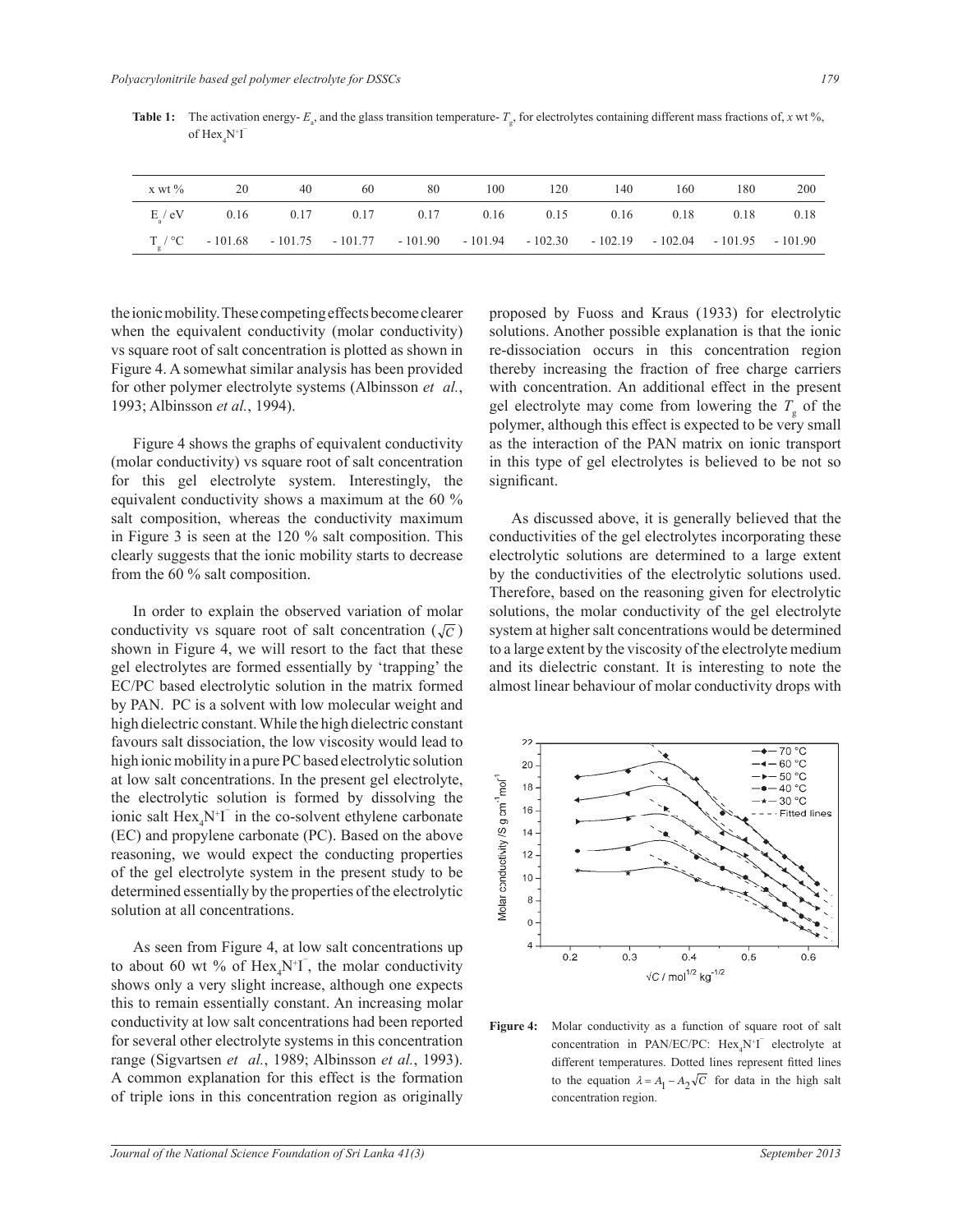increasing square root of salt concentration depicted in Figure 4 for salt concentrations higher than 60% Hex<sub>4</sub>N<sup>+</sup>I<sup>-</sup>. In the absence of simple conductance theories for high salt concentrations in electrolytic solutions or polymer electrolytes, we would attempt to use the conductanceviscosity relationship applicable to electrolytic solutions to explain the conductance behaviour in this region. A similar behaviour has been reported by Southall *et al.*  (1996) to explain the observed molar conductance *vs* salt concentration in DMF-LiCF<sub>3</sub>SO<sub>3</sub> and TG-LiCF<sub>3</sub>SO<sub>3</sub> liquid electrolyte systems. Both these organic solvents [N,N –dimethyl formaldehyde (DMF) and tetraethylene glycol dimethyl ether or Tetraglyme (TG)] are of low molecular weight and high dielectric constant, similar to EC/PC co solvent used in the present work.

 In order to analyze the data shown in Figure 4, it is considered that the charge transport in the gel electrolyte system predominantly occurs by the motion of anions  $(I)$  and that the mobility of the counter ion  $(Hex<sub>4</sub>N<sup>+</sup>)$  is negligible. The ionic conductivity may then be expressed as follows through the Nernst-Einstein equation,

$$
\sigma = ne^2 D/kT \tag{2}
$$

where *D* is the diffusion coefficient of the mobile species, *n* is the number density of charge carriers, *e* is the electronic charge and *k* is the Boltzmann's constant. The diffusion coefficient is related to the viscosity of the electrolyte through the Stokes-Einstein equation,

$$
D = kT/6\pi r\eta \qquad ...(3)
$$

where  $r$  is the effective radius of the diffusing species. From the above two equations, one can relate the conductivity to the viscosity of the electrolyte medium as

$$
\sigma = ne^2/\delta \pi \, r\eta \tag{4}
$$

Comparing the conductivity and molar conductivity values for a given salt concentration at different temperatures (Figures 3 and 4), it can be seen that the number density of charge carriers, *n,* remains essentially unchanged with temperature for the entire composition range. Based on this, we expect the molar conductivity *(σ/n*) to follow a reciprocal variation with viscosity with increasing salt concentration beyond 60 %. From the above analysis, it is clear that the almost linear drop in molar conductivity with salt concentration seen in Figure 4 for salt concentrations higher than 60 %  $\text{Hex}_4\text{N}^+ \text{I}^-$  is very likely due to the increase of the viscosity of the electrolyte medium with the increase in salt concentration.

A detailed modelling of viscosity and conductivity for concentrated organic liquid electrolytes has been reported by Chagnes *et al.* (2002) for some lithium salts dissolved in gamma-butyrolactone. They were able to obtain a linear fit to molar conductivity *vs* cube root of the concentration in the  $0.1 - 1.6$  M concentration region. In the present study a linear drop of molar conductivity was observed with the square root of salt concentration in the concentration region of  $0.13 - 0.38$  kgmol<sup>-1</sup> and the data in this concentration region were fitted successfully to the empirical equation;

$$
\lambda = A_1 - A_2 \sqrt{C} \tag{5}
$$

and  $A_2$  are given in Table 2 for different temperatures. where  $A_1$  and  $A_2$  are constants. The calculated values  $A_1$ 

Table 2: **Table 2:** The values obtained for  $A_1$  and  $A_2$  by fitting to equation 5 at different temperatures.

|    |     | Temperature / $^{\circ}$ C A <sub>1</sub> /S kg m <sup>-1</sup> mol <sup>-1</sup> A <sub>2</sub> /S kg <sup>3/2</sup> m <sup>-1</sup> mol <sup>-3/2</sup> |
|----|-----|-----------------------------------------------------------------------------------------------------------------------------------------------------------|
| 30 | 2.0 | $-2.5$                                                                                                                                                    |
| 40 | 2.5 | $-3.1$                                                                                                                                                    |
| 50 | 2.9 | $-3.5$                                                                                                                                                    |
| 60 | 3.3 | $-3.9$                                                                                                                                                    |
| 70 | 3.7 | $-4.4$                                                                                                                                                    |

The Debye-Huckle-Onsager theory can explain the conductivity *vs* concentration behaviour of electrolytic solutions at low salt concentrations. A similar behaviour is expected for polymer gel electrolytes where an electrolyte solution is trapped by a polymer matrix, such as the gel system studied here. However, to our knowledge there is no accepted theory to explain the conductivity *vs* concentration behaviour for electrolytic solutions or gel polymer electrolytes at higher salt concentrations. We believe that the present work would contribute towards a better understanding of these systems.

## **DSC measurements**

Figure 5 shows the differential scanning calorimetric (DSC) thermograms of PAN/EC/PC:  $Hex_4N^+I^-$  electrolyte samples with different  $Hex_4N^+I$ <sup>-</sup> mass fractions  $(x \%)$ taken during the 2nd heating run. The measurements of samples obtained during the 2<sup>nd</sup> cycle were selected for this study in order to eliminate the effects of previous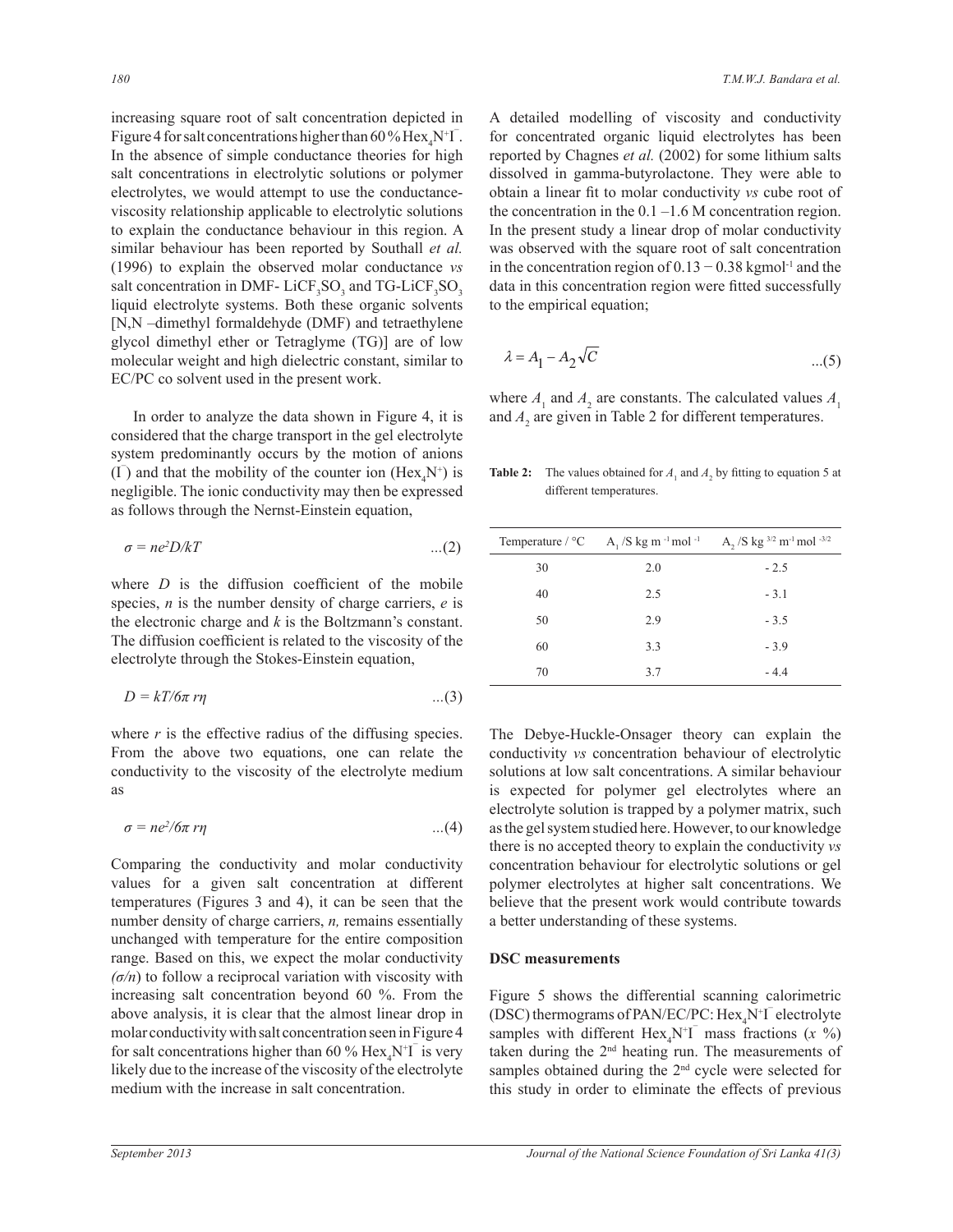thermal history of the sample. In the DSC thermograms shown in Figure 5, a first order endothermic phase transition preceded by an exothermic cold-crystallization is observed, in particular for samples with more than 120 % salt content. This can be attributed to the undercooling during the temperature decrease and thus a cold crystallization is followed by the crystallite melting of the EC rich phase.



containing  $x$  wt % of Hex4N<sup>+</sup>I<sup> $\bar{ }$ </sup> with respect to PAN weight under heating rate 10 °C min -1 .

A clear glass transition around - 102 °C can be observed for all the samples. The glass transition temperatures,  $T_{\rm g}$ , (mid point) obtained in this work using the 2<sup>nd</sup> heating cycle are given in Table 1. According to reported literature for PAN/EC/PC gel electrolytes with other salts, the glass transition appears around -100 °C (Jayathilaka *et al.*, 2003).

 In general, for most polymer electrolytes, the glass transition temperature  $(T_g)$  is related to the flexibly of the polymeric host material and the mobility of charge carriers (Tominaga *et al.*, 2005; Wang *et al.*, 2005). The minimum value  $T_{\rm g}$ , - 102.3 °C was observed for the electrolyte containing 120 wt %  $\text{Hex}_4\text{N}^+ \text{I}^-$  and as expected this salt concentration gives the maximum conductivity. However, the conductivity increase shown in Figure 3 can be caused by both the increasing number of mobile ions as well as by the increase of mobility caused by an increase of segmental flexibility of polymer chain. A liquid-like charge transport mechanism where the liquid electrolyte is trapped in polymer cages has been suggested for this

kind of PAN based electrolytes (Jayathilaka *et al.*, 2003; Ileperuma *et al.*, 2011). However, the present  $T_{\rm g}$  data shows that there can be an appreciable contribution from the flexibility of the polymer matrix to the conductivity, since the variation of  $T<sub>g</sub>$  in the present system is in agreement with the observed conductivity variation with the composition shown in Figure 3.

 It is interesting to observe the somewhat unusual behaviour in the DSC thermograms of this gel electrolyte system in the temperature range of - 75  $\degree$ C to 25  $\degree$ C as a function of salt concentration. The melting peak, which is observed in this temperature range and evidently associated with the melting of EC or EC-rich phase in the electrolyte, could be seen very clearly in the gel polymer without  $\text{Hex}_4\text{N}^+ \text{I}^-$  (0 % trace). This EC melting peak has diminished when the salt is added up to about 60 % salt concentration and then disappeared almost completely at 60 % composition. Then a slight re-appearance is visible for salt concentrations up to 120 %. Above 120 %, the transition peaks become more significant, may be related to the increase of ion association. The salt, apparently, first 'suppresses' the melting of EC-rich phase and then 'releases' it again with the increase in salt concentrations. We have also calculated the heat of enthalpy associated with this phase transition and observed that the heat of enthalpy follows a similar trend by exhibiting a jump as Figure 5: DSC thermograms of PAN/EC/PC polymer electrolytes the salt concentration passes the 120 % value.



**Figure 6:** Current/initial current *vs* time plot for the PAN/EC/PC:  $\text{Hex}_4\text{N}^{\text{+}}\text{I}$  electrolyte sample containing 120 % salt mass fraction with respect to PAN taken from DC polarization measurements at 25 °C. Solid line and dotted line are corresponding to the SS/Electrolyte/SS and  $SS/I_2/$ Electrolyte/ $I_2$ /SS configurations, respectively.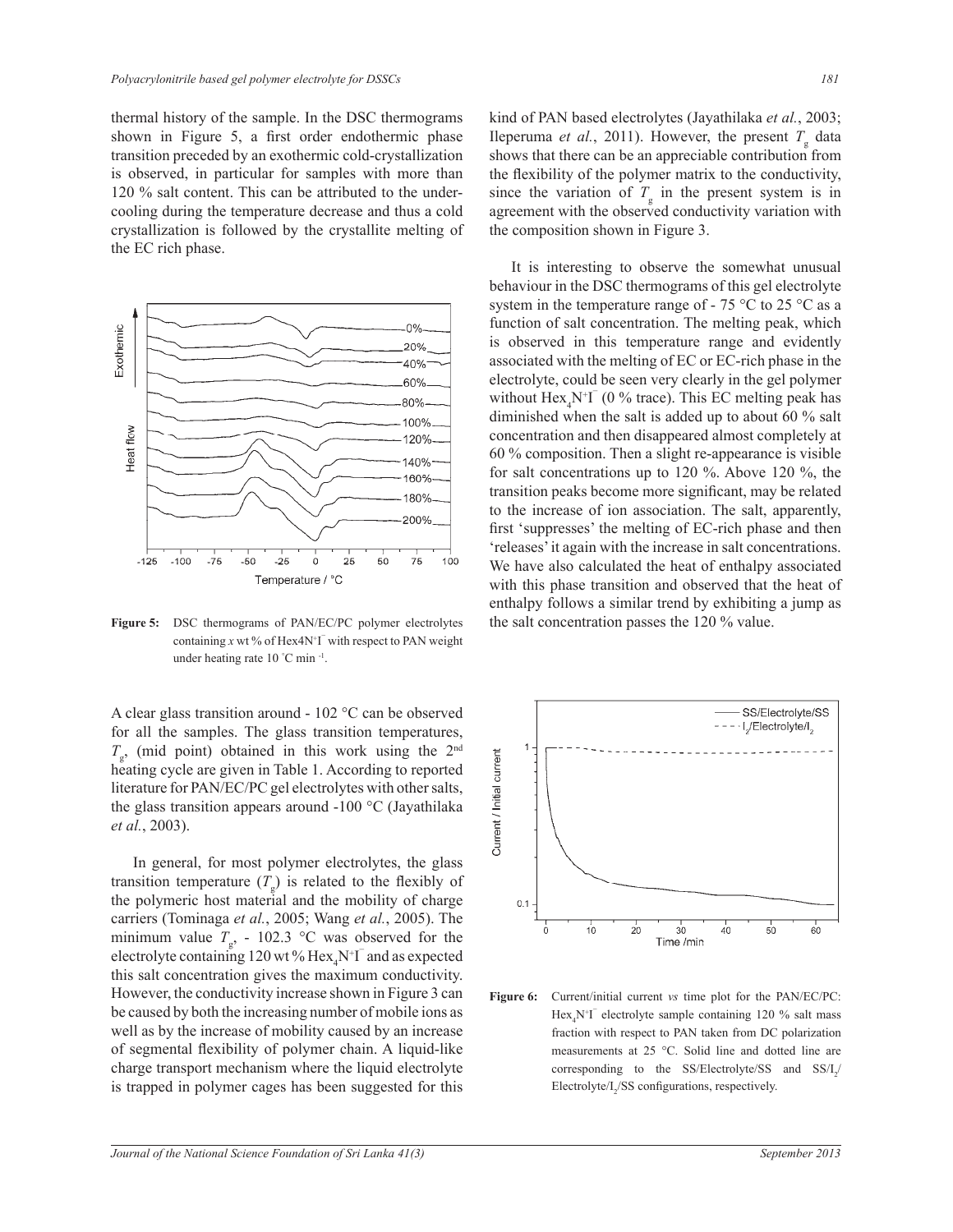#### **DC polarization measurements**

DC polarization measurements (Ileperuma *et al.*, 1988; Watanabe *et al*., 1988) obtained for the electrolyte sample containing 120 % salt using 1.0 V bias voltage at 25  $\degree$ C is shown in Figure 6. When SS/electrolyte/SS configuration was used with stainless steel blocking electrodes, a steep current drop is observed within the first 10 minutes and the current subsequently reached to an approximately steady value after about 60 minutes. This suggests that the gel electrolyte is predominantly an ionic conductor with negligible electronic conductivity (Ileperuma *et al.*, 2002). DC Polarization measurements in the SS/  $I_2$ /electrolyte/ $I_2$ /SS symmetrical configuration with nonblocking iodine pellet electrodes showed no appreciable current drop with time during the measured time period. This ensures that the gel electrolyte is predominantly an iodide/triodide ion conductor.

#### **Solar cell characterization**

The *V-I* characteristic curve for the quasi solid-state cells fabricated with configuration ITO/dye sensitized  $TiO_2$ /electrolyte/Pt coated ITO is shown in Figure 7. For this cell the gel electrolyte with 120 wt %  $\text{Hex}_4\text{N}^+$  / PAN/EC/PC electrolyte and the dye sensitizer ruthenium 535-bis TBA were used. The short-circuit photocurrent density  $(J_{\rm sc})$  and open-circuit voltage ( $V_{\rm oc}$ ) of the cell are 8.1 mAcm<sup>-2</sup> and 0.79 V, respectively under the irradiation of 1000 Wm-2. The power density *vs* cell potential is also shown in Figure 7. The maximum output power density, 31 Wm<sup>-2</sup> is shown at the current density  $J_{opt} = 6.6$  mAcm<sup>-2</sup> and at the voltage  $V_{opt} = 0.47$  V. The short circuit current density, 8.1 mAcm<sup>-2 $\overline{r}$ </sup> is rather a good value compared to other quasi sold-state solar cells reported using quaternary ammonium iodide salts and ruthenium dye complexes (Ileperuma *et al.*, 2002, 2004; Li *et al.*, 2006). This higher current density in our system can be attributed to high iodide ion conductivity in the electrolyte due to the bulky  $\text{Hex}_4\text{N}^{\dagger} \Gamma$  cation.

The fill factor and efficiency of the cell is calculated using; L  $\mathcal{L}$ 

$$
f f = \frac{J_{\text{opt}} V_{\text{opt}}}{J_{\text{SC}} V_{\text{OC}}} \tag{6}
$$

and

$$
\eta = \frac{J_{\rm SC} V_{\rm OC} \; ff}{Total\ incident\ power\ density} \quad ...(7)
$$

The fill factor of the cell is 48.5 % and the overall energy conversion efficiency of the cell is 3.1 %. The rather poor fill factor of the cell that led to low efficiency could possibly be due to the  $TiO<sub>2</sub>$  photoelectrode, which was fabricated in a very simple way without attempting to optimize it by minimizing the electron hole recombination. The main emphasis of this study was to optimize the electrolyte material. We believe that optimizing the TiO<sub>2</sub> photo-anode and selecting a better dye sensitizer can help in improving the cell efficiencies.



**Figure 7:** Photocurrent *vs* cell potential difference curves for the DSSC fabricated using PAN/EC/PC electrolyte containing 120 wt %  $\text{Hex}_4\text{N}^+ \text{I}^-$  under irradiation of a 1000 W m  $^{-2}$ Xenon lamp.

## **CONCLUSION**

Gel type polymer electrolyte films based on PAN host polymer was prepared by incorporating the salt,  $Hex<sub>4</sub>N<sup>+</sup>T$  and plasticizers EC and PC. The electrolyte containing 120 % salt with respect to PAN weight showed the maximum conductivity out of the samples measured. This optimum conductivity electrolyte showed  $2.0 \times 10^{-3}$  Scm<sup>-1</sup> conductivity at 25 °C with a low  $T_{\rm g}$  value of - 102.3 °C.

 The linear drop of molar (equivalent) conductivity with the square root of the concentration at salt mass fraction above 60 %  $Hex_4N^+I$  in the concentration region from  $0.13 - 0.38$  molkg<sup>-1</sup>, is evidently governed by the increase in viscosity of the electrolyte medium. As inferred from the DC polarization tests, these gel electrolytes are predominantly iodide ion conductors with negligible electronic conductivity. DSC thermograms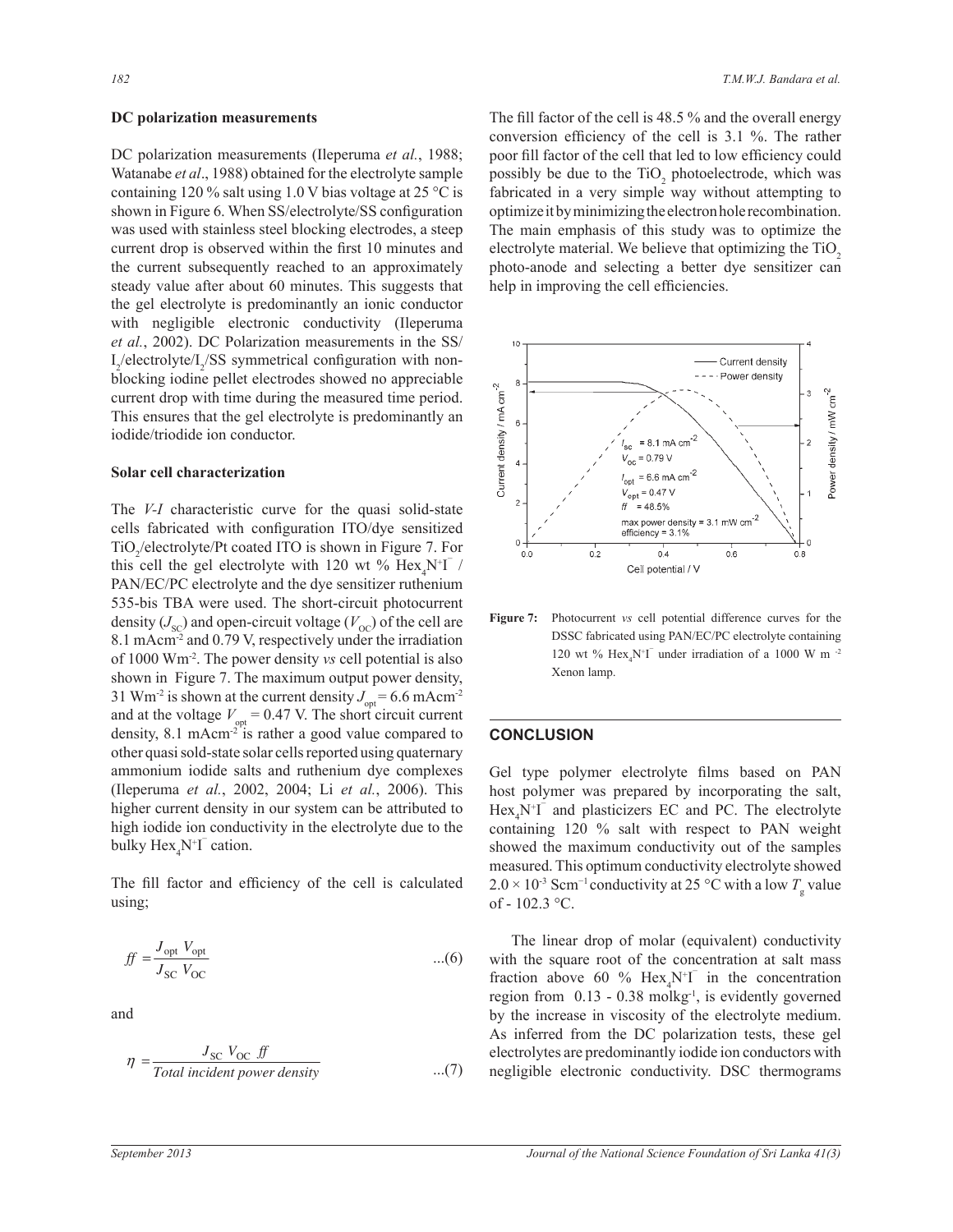of the gel electrolyte system showed a rather unusual behaviour of the melting peak of the EC rich phase as the salt concentration is increased. Dye sensitized solar cells fabricated using this electrolyte showed 3.1 % energy conversion efficiency and 8.1 mAcm<sup>-2</sup> of short circuit current density under irradiation of 1000 Wm-2. It should be possible to further improve the cell efficiency by optimizing the photo-anode using better fabrication methods.

## **Acknowledgement**

Research support from the National Research Council Sri Lanka (NRC 11-196), IPPS Uppsala and the Swedish Research Council is gratefully acknowledged.

## **REFERENCES**

- 1. Abbott D. (2010). Keeping the energy debate clean: how do we supply the world's energy needs? *Proceedings of the IEEE* **98**(1): 42 − 66.
- DOI: *http://dx.doi.org/10.1109/JPROC.2009.2035162* 2. Albinsson I., Mellander B-E. & Stevens J.R. (1993). Ion association effects and ionic conductivity in polymer electrolytes. *Solid State Ion* **60**: 63 − 66. DOI: *http://dx.doi.org/10.1016/0167-2738(93)90275-8*
- 3. Albinsson I., Mellander B-E. & Stevens J.R. (1994). Ion conductivity, electrical relaxation and ion association in poly (propylene glycol) complexed with ammonium triflate. *Solid State Ion* **72**: 177 − 182.

DOI: *http://dx.doi.org/10.1016/0167-2738(94)90144-9* 

- 4. Armand M.B., Chabagno M.J. & Duclot M.J. (1979)*. Fast Ion Transport in Solids* (ed P. Vashishta, J.N. Mandy & G.K. Shenoy). Elsevier, New York, USA.
- 5. Bandara T.M.W.J., Dissanayake M.A.K.L., Albinsson I. & Mellander B-E. (2010a). Dye-sensitized, nano-porous  $TiO<sub>2</sub>$  solar cell with poly(acrylonitrile): MgI<sub>2</sub> plasticized electrolyte. *Journal of Power Sources***195**(11) : 3730 − 3734. DOI: *http://dx.doi.org/10.1016/j.jpowsour.2009.11.148*
- 6. Bandara T.M.W.J., Ekanayake P., Dissanayake M.A.K.L., Albinsson I. & Mellander B-E. (2010b). A polymer electrolyte containing ionic liquid for possible applications in photoelectrochemical solar cells. *Journal of Solid State Electrochemistry* **14**(7): 1221 − 1227. DOI: *http://dx.doi.org/10.1007/s10008-009-0951-x*

7. Bandara T.M.W.J., Dissanayake M.A.K.L., Albinsson I. & Mellander B-E. (2010c). Dye sensitized solar cells with poly(acrylonitrile) based plasticized electrolyte containing MgI<sup>2</sup> . *Electrochimica Acta* **55** (6): 2044 − 2047.

DOI: *http://dx.doi.org/10.1016/j.electacta.2009.11.031*

8. Chagnes A., Carre B., Willmann P. & Lemordant D. (2002). Modeling viscosity and conductivity of lithium salts in gamma-butyrolactone. *Journal of Power Sources* **109**(11): 203 − 213.

DOI: *http://dx.doi.org/10.1016/S0378-7753(02)00073-3*

9. Chiba Y., Islam A., Watanabe Y., Komiya R., Koide N. &

Han L. (2006). Dye-sensitized solar cells with conversion efficiency of 11.1%. *Japanese Journal of Applied Physics* **45** (25): L638–L640.

DOI: *http://dx.doi.org/10.1143/JJAP.45.L638*

- 10. Dissanayake M.A.K.L., Bandara L.R.A.K., Bokalawala R.S.P., Jayathilaka P.A.R.D., Ileperuma O.A. & Somasunderam S. (2002). A novel gel polymer electrolyte based on polyacrylonitrile (PAN) and its application in a solar cell. *Materials Research Bulletin* **37**(5): 867 − 874. DOI: *http://dx.doi.org/10.1016/S0025-5408(02)00712-2*
- 11. Fuoss R.M. & Kraus C.A. (1933). Properties of electrolytic solutions. IV. the conductance minimum and the formation of triple ions due to the action of coulomb forces. *Journal of the American Chemical Society A* **55**: 2387 − 2399. DOI: http://dx.doi.org/10.1021/ja01333a026
- 12. Gill D.S. (1979). Evaluation of solvated radii of ions in nonaqueous solvents. *Electrochimica Acta* **24**: 701 − 703. DOI: *http://dx.doi.org/10.1016/0013-4686(79)87054-1*
- 13. Hagfeldt A., Boschloo G., Sun L., Kloo L. & Pettersson H. (2010). Dye-sensitized solar cells. *Chemical Reviews* **110**:  $6595 - 6663$ .

DOI: http://dx.doi.org/10.1021/cr900356p

- 14. Ileperuma O.A., Dissanayake M.A.K.L. & Somasundaram S. (2002). Dye-sensitised photoelectrochemical solar cells with polyacrylonitrile based solid polymer electrolytes. *Electrochimica Acta* **47**: 2801 − 2807. DOI: *http://dx.doi.org/10.1016/j.solmat.2004.02.040*
- 15. Ileperuma O.A., Dissanayake M.A.K.L., Somasunderam S. & Bandara L.R.A.K. (2004). Photoelectrochemical solar cells with polyacrylonitrile-based and polyethylene oxidebased polymer electrolytes. *Solar Energy Materials and Solar Cells* **84**: 117 − 124. DOI: *http://dx.doi.org/10.1246/cl.2008.36*
- 16. Ileperuma O.A., Kumara G.R.A. & Murakami K. (2008). Quasi-solid polymer electrolytes based on polyacrylonitrile and plasticizers for indoline dye sensitized solar cells of efficiency 5.3%. *Chemistry Letters* **37**(1): 36 − 37. DOI: http://dx.doi.org/10.1016/j.jphotochem.2010.10.024
- 17. Ileperuma O.A., Kumara G.R.A.,Yang H-S. & Murakami K. (2011). Quasi-solid electrolyte based on polyacrylonitrile for dye-sensitized solar cells. *Journal of Photochemistry and Photobiology A: Chemistry* **217**: 308 − 312. DOI: *http://dx.doi.org/10.1016/S0013-4686(02)00166-4*
- 18. Jayathilaka P.A.R.D., Dissanayake M.A.K.L., Albinsson I. & Mellander B-E. (2003). Dielectric relaxation, ionic conductivity and thermal studies of the gel polymer electrolyte system PAN/EC/PC/LiTFSI. *Solid State Ion*  **156**: 179 − 195.

DOI: *http://dx.doi.org/10.1016/S0167-2738(02)00616-1*

- 19. Li B., Wang L., Kang B., Wang P. & Qiu Y. (2006). Review of recent progress in solid-state dye-sensitized solar cells. *Solar Energy Materials and Solar Cells* **90**: 549 − 573. DOI: *http://dx.doi.org/10.1016/j.solmat.2005.04.039*
- 20. Shen X., Xu W., Xu J., Liang G., Yang H. & Yao M. (2008). Quasi-solid-state dye-sensitized solar cells based on gel electrolytes containing different alkali metal iodide salts. *Solid State Ion* **179**: 2027 − 2030. DOI: *http://dx.doi.org/10.1016/j.ssi.2008.06.027*